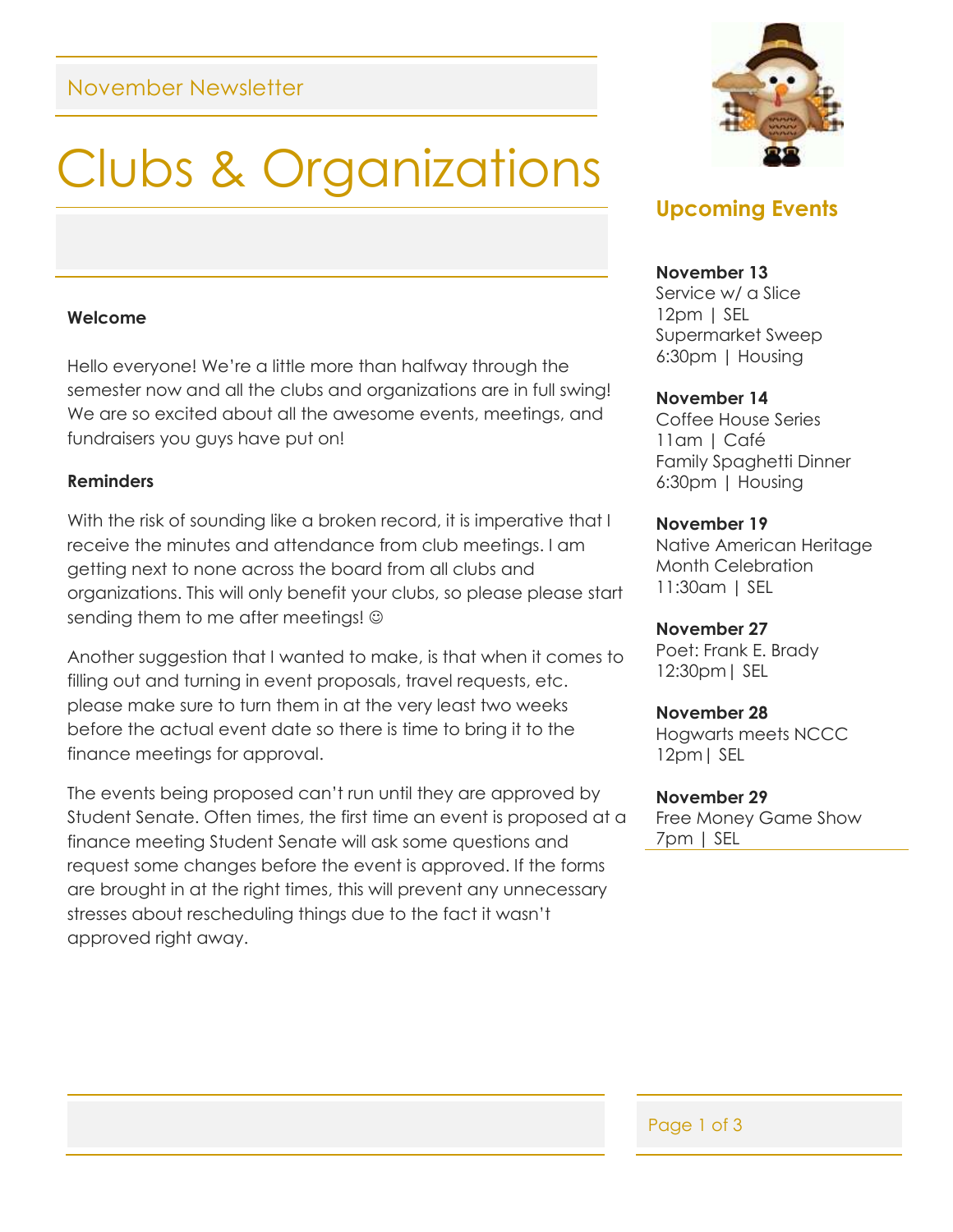I'm sure you all realize how much work goes into planning an event, so the more time you have to do so the easier it is. You'll have more time to talk to dining services if need be, fill out the required PO's, reserve the rooms, get the needed supplies, and all the other things that go into planning an event!

Practice makes perfect! Let's get into the habit of submitting things on time to reduce the stress for everyone involved  $\odot$ 

### **Applied Learning**

Have you heard of Applied Learning? SUNY's newest initiative stresses the importance of hands on, experiential learning beyond the classroom as part of the college experience.

Being part of a club or organization is one way to participate in Applied Learning, and we want to help make your experience even better! New tools and resources for event planning, community service, and fundraising will be coming your way.

In the meantime, if you have questions about Applied Learning please feel free to reach out to Britani Pruner at bpruner@niagaracc.suny.edu. Stay tuned for more!

## **Community Service Opportunities**

If your club has done any community service, please inform me! I haven't received any community service hours from clubs and remember, there is a required amount of hours in order to keep your club status and ability to receive funding!

With that being said, I wanted to make you all aware of a couple opportunities coming up in November and December!

# *First, the Gingerbread Wonderland*

Niagara Falls Culinary Institute is home to at WNY's Largest Manmade Gingerbread House! If you are available and would like to donate your time during the Gingerbread Wonderland event, that would be awesome! You will have the opportunity to help kids decorate cookies, write letters to Santa, make crafts, and more! Below are the dates and times still available to volunteer:

- Saturday, 11/24 11:00AM 3:00PM or 3:00PM 7:00PM
- Sunday, 11/25 12:00PM 5:00PM
- Saturday, 12/1 3:00PM 7:00PM
- Saturday, 12/8 8:45AM 11:00AM (Breakfast with Santa)
- 11:00AM-3:00PM or 3:00PM 7:00PM

# **Finance Meetings**

## **November 20**

All held at 12:30pm in G117B!

## **Follow us on Social Media!**



@ncccstudentlife